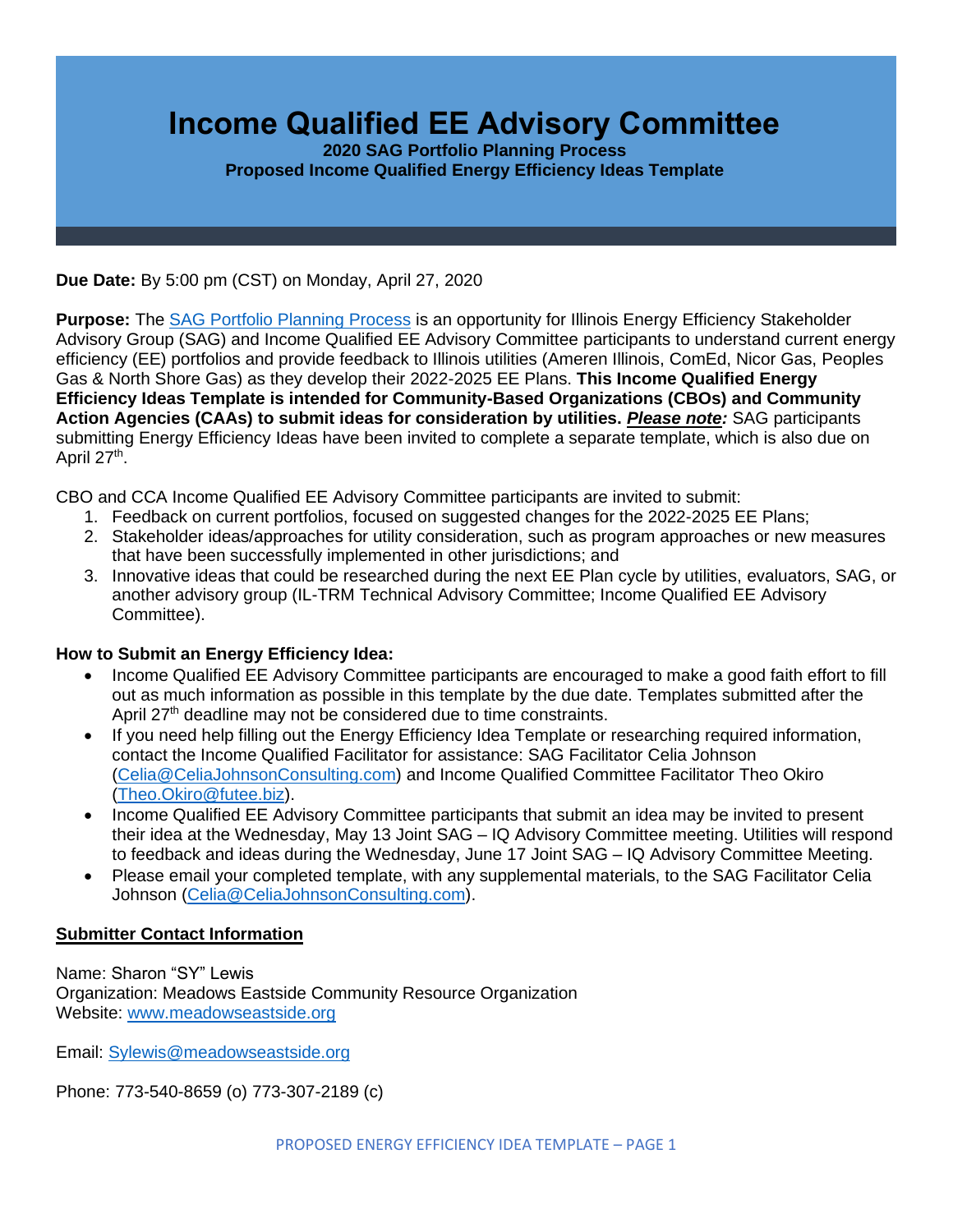## **Energy Efficiency Idea Questions**

Please check the boxes below to identify 1) the type of idea; 2) which Illinois utility or utilities will be impacted by the idea; and 3) which EE sector the idea impacts.

| Check | Type of Energy Efficiency Idea  |
|-------|---------------------------------|
| X     | New Measure or New Program Idea |
|       | Proposed Program Approach       |
|       | Innovative Idea                 |

| Check            | Illinois Utility Impacted by Energy Efficiency Idea                           |
|------------------|-------------------------------------------------------------------------------|
|                  | Central and Southern Illinois Utility (Ameren Illinois)                       |
| $\boldsymbol{x}$ | Northern Illinois Utilities (ComEd, Nicor Gas, Peoples Gas & North Shore Gas) |
|                  | All Illinois Utilities                                                        |

| Check | Energy Efficiency Sector Targeted by Energy Efficiency Idea            |
|-------|------------------------------------------------------------------------|
| X     | Residential Customers - Single Family Income Qualified/Income Eligible |
| X     | Residential Customers - Multifamily Income Qualified/Income Eligible   |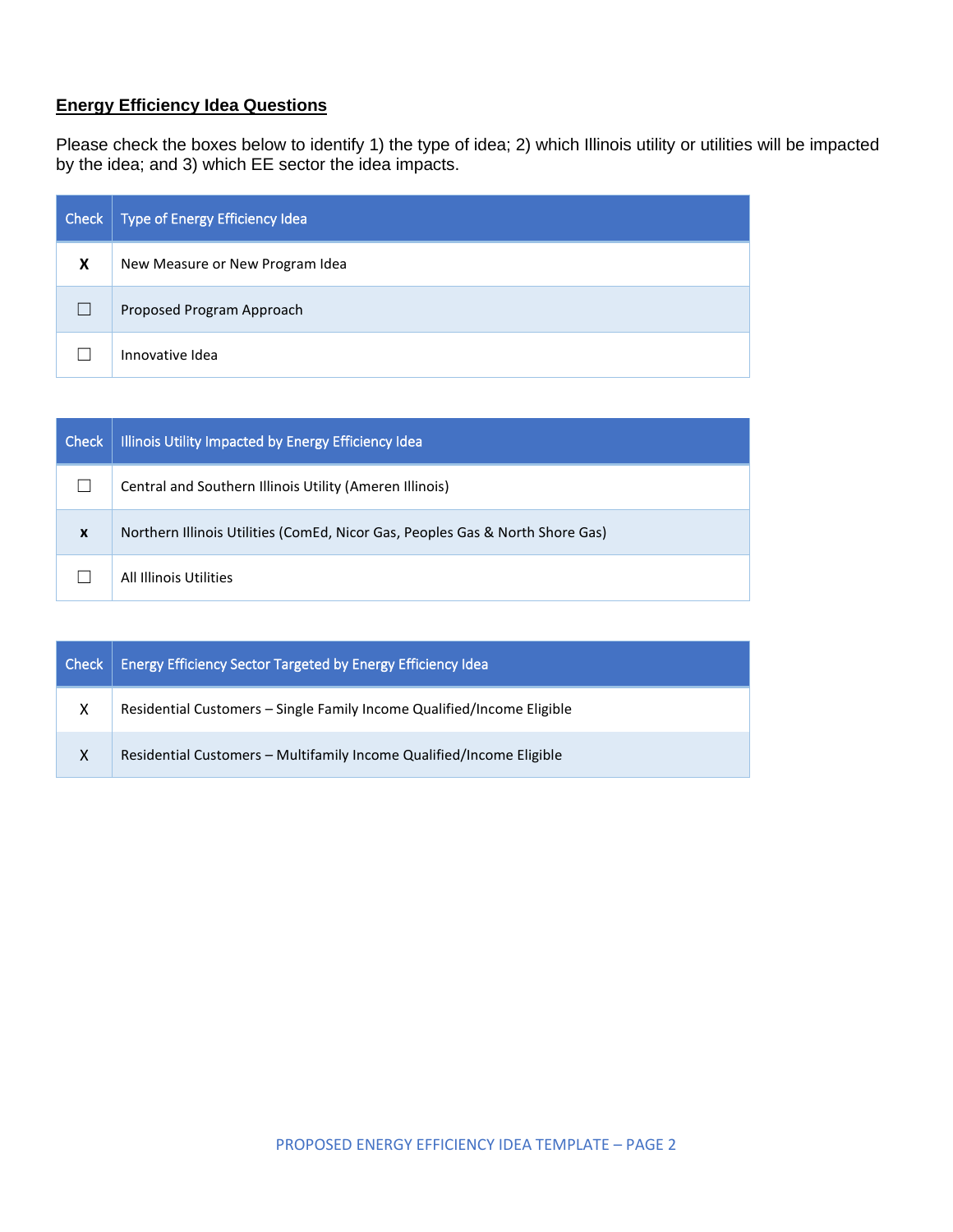### **Additional Questions**

**The Proposed Idea:** Is to "Light up the Night" or a renewed "Porch Light Campaign",

This is not a new concept but an idea reinvigorated for a new time. This program in short is an addition to providing energy efficiency light bulb and dispersal to our IQ EE program. The proposed idea would improve the led light bulb program with the provision of a **low cost 100 watt full range screw in timer (example)** [https://www.homedepot.com/p/Westek-Dusk-to-Dawn-Light-Control-for-CFL-White-](https://www.homedepot.com/p/Westek-Dusk-to-Dawn-Light-Control-for-CFL-White-SLC5BCW-4/202524820?MERCH=REC-_-pipsem-_-100143994-_-202524820-_-N)[SLC5BCW-4/202524820?MERCH=REC-\\_-pipsem-\\_-100143994-\\_-202524820-\\_-N](https://www.homedepot.com/p/Westek-Dusk-to-Dawn-Light-Control-for-CFL-White-SLC5BCW-4/202524820?MERCH=REC-_-pipsem-_-100143994-_-202524820-_-N) installation for all front porch, back porch, and interior hallway light fixtures.

## **The Purpose:** Visibility & Safety

Several City of Chicago initiatives align with building safe neighborhoods support enhanced lighting, for supporting 1<sup>st</sup> responders, reducing crime and better commuter visibility and safety – these are established non-energy impacts/ benefits. In many areas lights have as much to do with 1<sup>st</sup> responders not being able to locate a house number on a dark porch or building as it does with crime occurring at that same darkened address; with a cost of pennies, light on the same space could have an exponential impact on a life and death response.

Reasons why having a porch light matters:

- Helps security camera capture more vivid images
- Helps identify address numbers
- Easily identify visitors at the door
- Led bulbs provide optimal light & save money
- Readily find your keys and door locks
- Help drivers locate address in unfamiliar neighborhoods (Note)  $4<sup>th</sup>$  Dist. Caps will distribute numbers for house & garage as a supplemental safety program.

The proposed change could result in behavioral change and increased participation as well as energy saving if this logic holds true: Many people leave interior lights on while away to help increase a sense of safety when entering a dark property, never giving thought to the fact that there is no light on the outside. Ergo, if there is light on the outside there is less need for lights on inside which provides for energy savings, reduced cost and behavior modification, as the light is on an automatic timer.

## **Idea Marketing:**

Using ComEd IQ EE Programs to target Multi Unit qualified dwellings for multiple fixture installations.

Marketing to single family dwelling of IQ residents can be integrated into several already visible programs including those located in regions of Invest South/West or as a part of the yearly crime prevention strategy that CAPS and the City of Chicago funds through nonprofit and community partners some are supported by volunteers and community cohorts such as, The Chicago Community Trust, The Obama Foundation, Meadows Eastside, Hyman's Ace Hardware, Eco Solutions, South Shore Cultural Center PAC, JPAC, and others.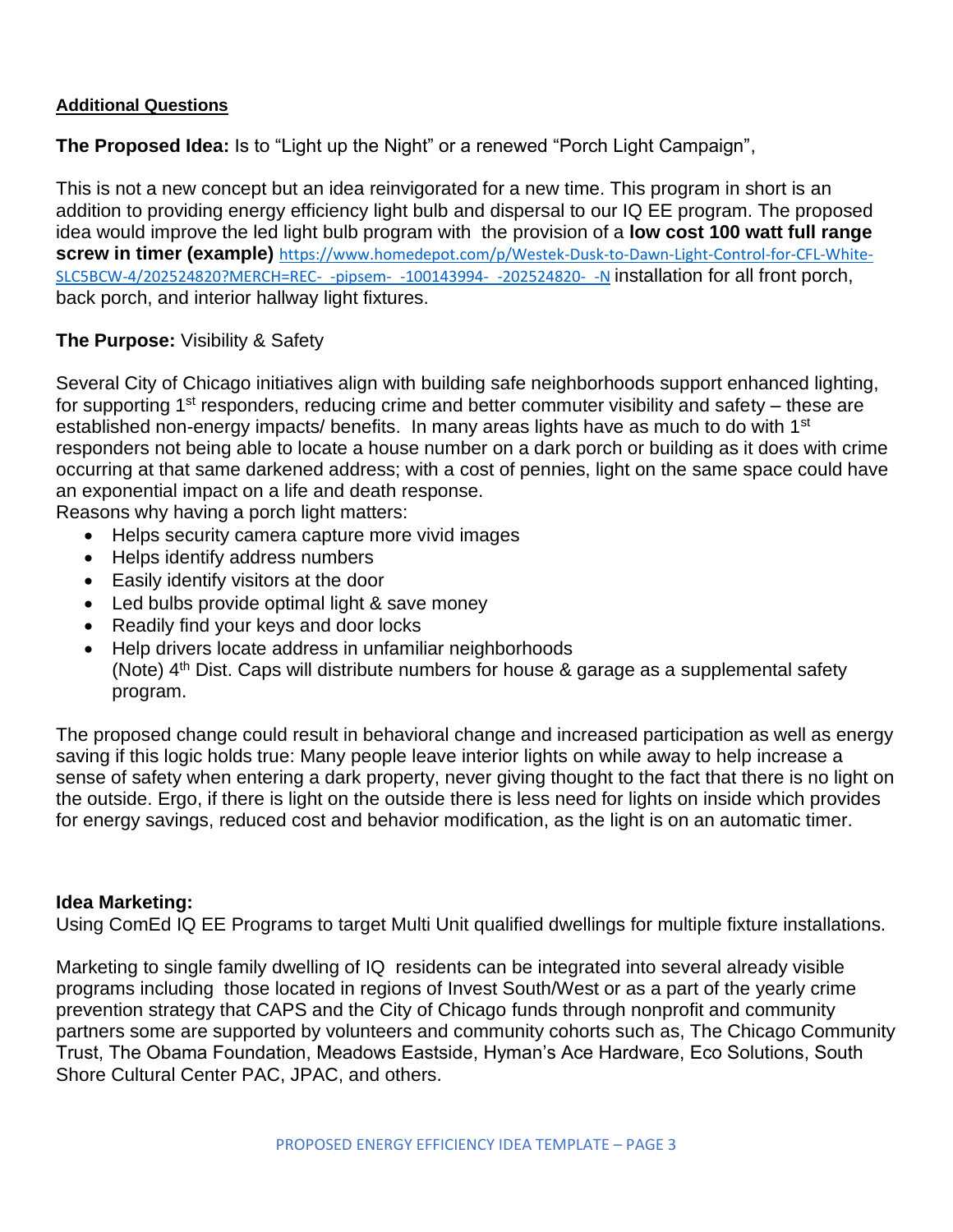The area of focus would be on the corridors of the Invest South/West initiative which already has data identifiers which could be easily adapted and implemented into existing IQ and EE programs.

| Targeted Areas:      |                          |
|----------------------|--------------------------|
| <b>Bronzeville</b>   | Austin                   |
| <b>Humboldt Park</b> | North Lawndale           |
| <b>New City</b>      | <b>Greater Englewood</b> |
| Rose Land            | Gresham                  |
| <b>South Shore</b>   | South Chicago            |

Housing and quality of life enhancements that bolster the vitality of the surrounding blocks have already been included in the Invest South/West plans. There are many community benefits to be gained from saturating the above neighborhoods which have already been targeted for improvement by the City of Chicago.

We can use this idea to enhance all levels of EE programs and services including the newly reinvigorated Porch light campaign as an infusion of resources that would include outdoor timers and LED lighting solutions would readily supply the already identified IQ demographic and help to mitigate some of the base concerns of public safety, neighborhood blight, and bolster the concept of energy efficiency as a model in new communities.

## **How It Works: Ameren April 21, 2019**

Last year in downstate Washington, Illinois, Ameren partnered with the Mayor, Publics Works Director, Police Chief, Park District, and a team of volunteers in a program called "Brighten the Block" to give away LED porch light bulbs to 200 residents. They accomplished a goal of educating the community on the benefits of using LED, (which included 80% less energy attracting less bugs because they don't produce ultraviolet rays) increased safety and security, better night time lighting, and the added benefit of getting to know members of your community.

#### **Sources**

If any sources will be useful to Illinois utilities in reviewing ideas, please either provide links within this template or send attachment(s) to the SAG Facilitator with the Energy Efficiency Idea submittal. <https://armatage.org/leave-the-porch-light-on/>

[https://www.energystar.gov/index.cfm?fuseaction=join\\_change\\_the\\_world.showPledgeDriverDetails&cpd\\_id=14845](https://www.energystar.gov/index.cfm?fuseaction=join_change_the_world.showPledgeDriverDetails&cpd_id=14845)

<https://www.pjstar.com/news/20190421/ameren-handing-out-free-led-porch-lights-in-washington>

#### **Story Note:**

**Customers have received LED light bulbs; however, there is an existing gap in access to exterior lighting for certain Chicago neighborhoods. I get light bulbs, for instance I have a 3 story Brownstone with lights in the hall on all 3 floors, and the back porches, plus the garage motion sensor outside all lit with LED. My building is known as a safe haven in my neighborhood. I have been here 45 years and we've always had the lights on and specifically**